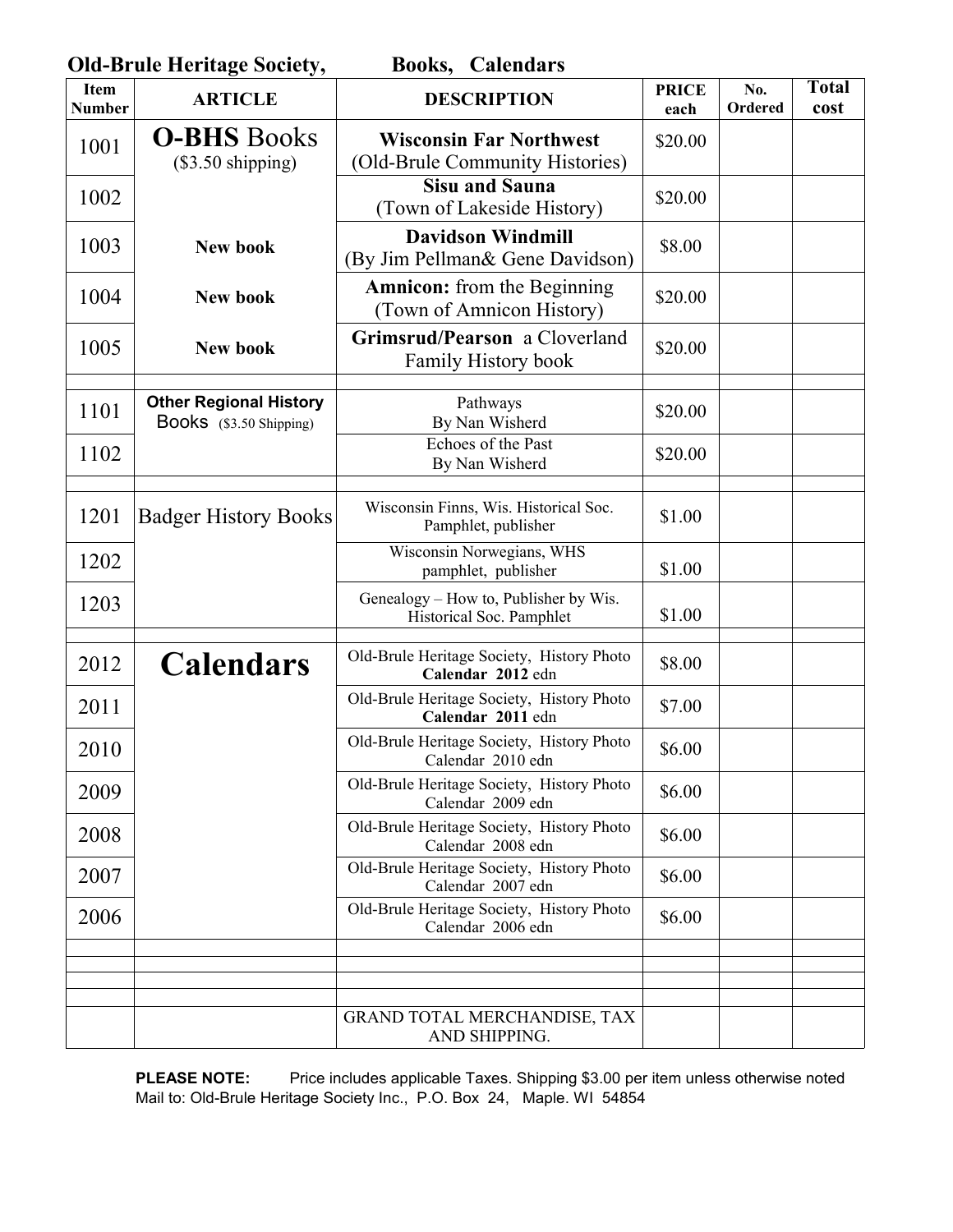**Old-Brule Heritage Society, Windmill Mugs, Photos, Cards, Prints** 

| <b>Item</b><br><b>Number</b> | <b>ARTICLE</b>            | <b>DESCRIPTION</b>                                                                        | <b>PRICE</b><br>each | No.<br>Ordered | <b>Total</b><br>cost |
|------------------------------|---------------------------|-------------------------------------------------------------------------------------------|----------------------|----------------|----------------------|
|                              |                           | Mug                                                                                       |                      |                |                      |
| 3001                         | Mug                       | Davidson Windmill Design by Eugene<br>Davidson (A light green windmill on a white<br>mug) | \$4.00               |                |                      |
|                              |                           | Laser print, Photograph,                                                                  |                      |                |                      |
| 3010                         | Davidson Windmill         | David Noah Seis photo, laser print,<br>small (post card)                                  | \$1.00               |                |                      |
| 3011                         | Davidson Windmill         | David Noah Seis photo, laser print,<br>Medium size $(5 x 7)$                              | \$2.00               |                |                      |
| 3012                         | Davidson Windmill         | David Noah Seis photo, laser print,<br>Large size $(8 \frac{1}{2} \times 11)$             | \$3.00               |                |                      |
|                              |                           |                                                                                           |                      |                |                      |
|                              |                           | <b>Watercolor print</b>                                                                   |                      |                |                      |
| 3015                         | Davidson Windmill         | Color Prints (11 x 17 inches)                                                             | \$10.00              |                |                      |
|                              |                           | <b>Color Photo Card</b>                                                                   |                      |                |                      |
| 3017                         | Davidson Windmill<br>Card | By Senator Bob Jauch color photo                                                          | \$5.00               |                |                      |
|                              |                           | GRAND TOTAL MERCHANDISE, TAX<br>AND SHIPPING.                                             |                      |                |                      |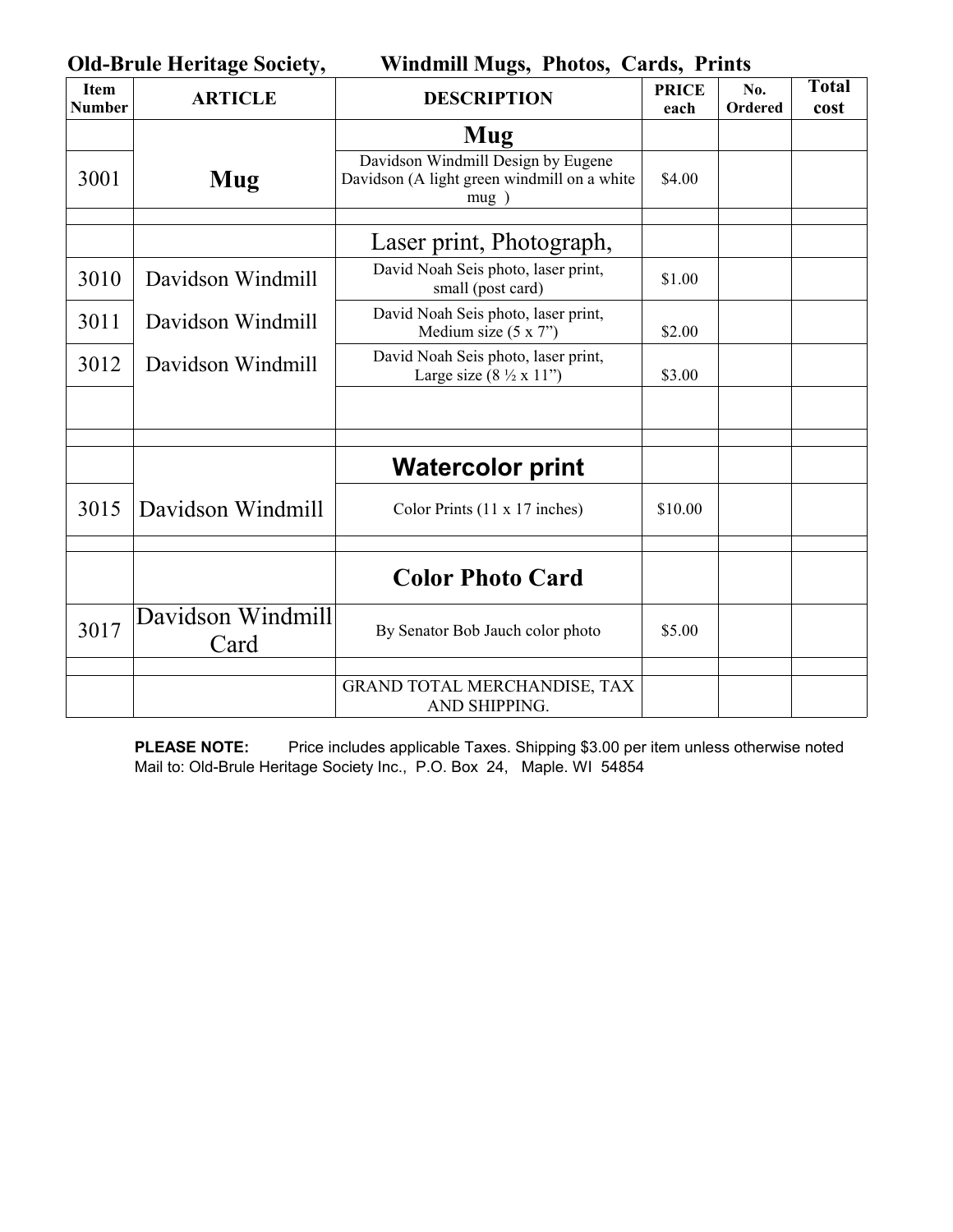| <b>Old-Brule Heritage Society,</b><br><b>T-shirts, Vests</b><br>Caps, |                                                                                       |                                                                                                                                                                                |               |                |                      |  |
|-----------------------------------------------------------------------|---------------------------------------------------------------------------------------|--------------------------------------------------------------------------------------------------------------------------------------------------------------------------------|---------------|----------------|----------------------|--|
| <b>Item</b><br><b>Number</b>                                          | <b>ARTICLE</b>                                                                        | <b>DESCRIPTION</b>                                                                                                                                                             | Price<br>Each | No.<br>Ordered | <b>Total</b><br>Cost |  |
|                                                                       |                                                                                       | Caps                                                                                                                                                                           |               |                |                      |  |
| 4001                                                                  | Color: Light Blue.                                                                    | <b>White Windmill design</b><br>(one size fits all)                                                                                                                            | Out of stock  |                |                      |  |
| 4002                                                                  | Color: Navy Blue.                                                                     | <b>White Windmill design</b><br>(one size fits all)                                                                                                                            | \$12.00       |                |                      |  |
| 4003                                                                  | Color: Pink.                                                                          | <b>White Windmill design</b><br>(one size fits all)                                                                                                                            | Out of stock  |                |                      |  |
| 4004                                                                  | Color: Dark Green.                                                                    | <b>White Windmill design</b><br>(one size fits all)                                                                                                                            | \$12.00       |                |                      |  |
| 4005                                                                  | Color: Camouflage.                                                                    | <b>White Windmill design</b><br>(one size fits all)                                                                                                                            | \$12.00       |                |                      |  |
|                                                                       |                                                                                       | <b>T-shirts</b>                                                                                                                                                                |               |                |                      |  |
| 4022                                                                  | <b>Davidson Windmill</b><br>("I've been thru the<br>$mill$ ".)                        | Design by Barbra Granroth<br>(colors:<br>Medium blue T-shirt with a white windmill<br>and logo) Logo by a group member. (Specifiy<br>size: small, medium, large, X-lg, XX-lg,) | \$12.00       |                |                      |  |
| 4028                                                                  | Eskolin House with<br>Windmill in back<br>ground. (color: Cream<br>with Gray accents) | Davidson Windmill and Eskolin house Photo<br>by Earl Granroth<br>(Specifiy size: small,<br>medium, large, X-lg, XX-lg, XXX-lg)                                                 | \$5.00        |                |                      |  |
|                                                                       |                                                                                       | <b>Vests</b>                                                                                                                                                                   |               |                |                      |  |
| 4041                                                                  | Color: Light Blue.                                                                    | <b>White Windmill design</b><br>(Specifiy<br>size: small, medium, large, X-lg, XX-lg,<br>$XXX-lg)$                                                                             | \$24.00       |                |                      |  |
| 4042                                                                  | Color: Navy Blue.                                                                     | White Windmill design<br>on the following<br>(Specifiy size: small, medium, large, X-lg,<br>XX-lg, XXX-lg)                                                                     | \$24.00       |                |                      |  |
| 4046                                                                  | Color: Gray.                                                                          | <b>White Windmill design</b> . (Specifiy size:<br>small, medium, large, X-lg, XX-lg, XXX-lg)                                                                                   | \$24.00       |                |                      |  |
| 4047                                                                  | Color: Black.                                                                         | <b>White Windmill design</b><br>(Specifiy size:<br>small, medium, large, X-lg, XX-lg, XXX-lg)                                                                                  | \$24.00       |                |                      |  |
|                                                                       |                                                                                       | GRAND TOTAL MERCHANDISE, TAX<br>AND SHIPPING.                                                                                                                                  |               |                |                      |  |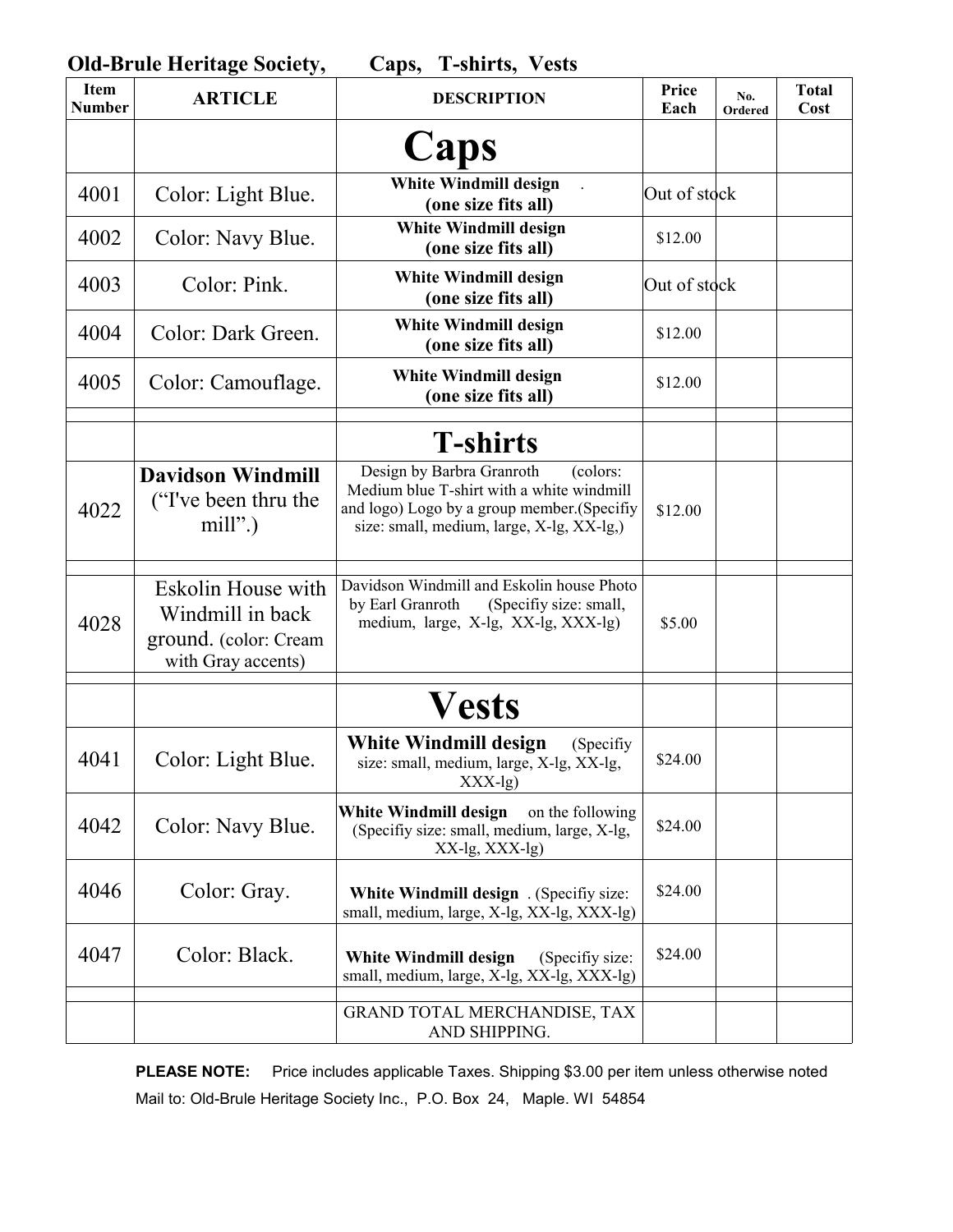**Old-Brule Heritage Society, Sweatshirts, Vests** 

| <b>Children sizes</b>        |                                                     |                                                                                    |               |                       |                      |  |
|------------------------------|-----------------------------------------------------|------------------------------------------------------------------------------------|---------------|-----------------------|----------------------|--|
| <b>Item</b><br><b>Number</b> | <b>ARTICLE</b>                                      | <b>DESCRIPTION</b>                                                                 | Price<br>Each | No.<br><b>Ordered</b> | <b>Total</b><br>Cost |  |
| 4151                         | <b>Sweatshirt (hooded)</b><br>(colors: Light Blue)  | Windmill design Children sizes: small)                                             | \$12.00       |                       |                      |  |
| 4152                         | <b>Sweatshirt (hooded)</b><br>(colors: Royal Blue,) | Windmill design Children sizes: small<br>medium & Large)                           | \$12.00       |                       |                      |  |
| 4153                         | <b>Sweatshirt (hooded)</b><br>(colors: Pink)        | Windmill design, Children sizes: small<br>medium & Large)                          | \$12.00       |                       |                      |  |
| 4154                         | <b>Sweatshirt (hooded)</b><br>(colors: Dark green)  | Windmill design Children sizes: small<br>medium & Large)                           | \$12.00       |                       |                      |  |
|                              |                                                     |                                                                                    |               |                       |                      |  |
|                              |                                                     | <b>Vests</b>                                                                       |               |                       |                      |  |
| 4143                         | Color: Pink                                         | White Windmill design<br>(Children)<br>Sizes Specifiy size: small, medium, large,) | \$24.00       |                       |                      |  |
|                              |                                                     |                                                                                    |               |                       |                      |  |
|                              |                                                     |                                                                                    |               |                       |                      |  |
|                              |                                                     |                                                                                    |               |                       |                      |  |
|                              |                                                     | GRAND TOTAL MERCHANDISE, TAX<br>AND SHIPPING.                                      |               |                       |                      |  |